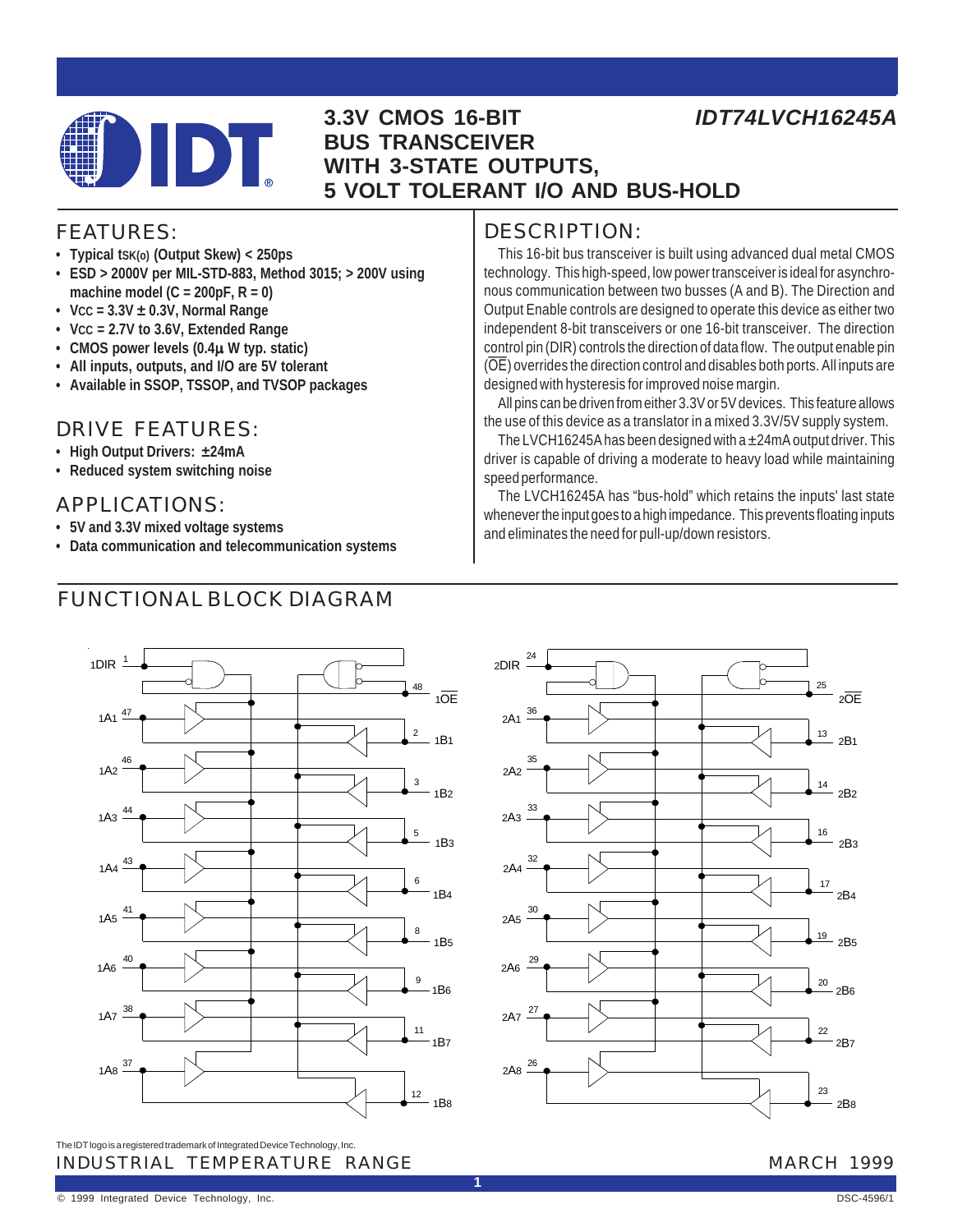#### **IDT74LVCH16245A 3.3V CMOS 16-BIT BUS TRANSCEIVER WITH 3-STATE OUTPUTS**

#### **INDUSTRIAL TEMPERATURE RANGE**

### PIN CONFIGURATION



**SSOP/ TSSOP/ TVSOP TOP VIEW**

### ABSOLUTE MAXIMUM RATINGS(1)

| Symbol            | <b>Description</b>                                  | Max              | Unit          |
|-------------------|-----------------------------------------------------|------------------|---------------|
| <b>VTERM</b>      | Terminal Voltage with Respect to GND                | $-0.5$ to $+6.5$ |               |
| <b>TSTG</b>       | Storage Temperature                                 | $-65$ to $+150$  | $^{\circ}$ C. |
| <b>IOUT</b>       | DC Output Current                                   | $-50$ to $+50$   | mA            |
| İІК<br>lok        | Continuous Clamp Current,<br>$V_1 < 0$ or $V_0 < 0$ | $-50$            | mA            |
| Icc<br><b>ISS</b> | Continuous Current through each<br>Vcc or GND       | ±100             | mA            |

**NOTE:**

1. Stresses greater than those listed under ABSOLUTE MAXIMUM RATINGS may cause permanent damage to the device. This is a stress rating only and functional operation of the device at these or any other conditions above those indicated in the operational sections of this specification is not implied. Exposure to absolute maximum rating conditions for extended periods may affect reliability.

### CAPACITANCE (TA = +25°C, F = 1.0MHz)

| Symbol | Parameter <sup>(1)</sup>  | <b>Conditions</b> | Typ. | Max. | Unit |
|--------|---------------------------|-------------------|------|------|------|
| Cin    | Input Capacitance         | $VIN = 0V$        | 4.5  |      | рF   |
| COUT   | <b>Output Capacitance</b> | $V$ OUT = $0V$    | 6.5  |      | рF   |
| Ci/o   | I/O Port Capacitance      | $V_{IN} = 0V$     | 6.5  |      | рF   |
| MOTE.  |                           |                   |      |      |      |

**NOTE:**

1. As applicable to the device type.

### PIN DESCRIPTION

| <b>Pin Names</b>                                       | <b>Description</b>      |  |
|--------------------------------------------------------|-------------------------|--|
| x OE<br>Output Enable Inputs (Active LOW)              |                         |  |
| <b>xDIR</b>                                            | Direction Control Input |  |
| Side A Inputs or 3-State Outputs <sup>(1)</sup><br>xAx |                         |  |
| Side B Inputs or 3-State Outputs <sup>(1)</sup><br>xBx |                         |  |

**NOTE:**

1. These pins have "Bus-Hold". All other pins are standard inputs, outputs, or I/Os.

### FUNCTION TABLE (EACH 8-BIT SECTION)(1)

|     | <b>Inputs</b> |                     |  |
|-----|---------------|---------------------|--|
| xOE | <b>xDIR</b>   | <b>Outputs</b>      |  |
|     |               | Bus B Data to Bus A |  |
|     |               | Bus A Data to Bus B |  |
|     |               | <b>Isolation</b>    |  |

**NOTES:**

1. H = HIGH Voltage Level

X = Don't Care

L = LOW Voltage Level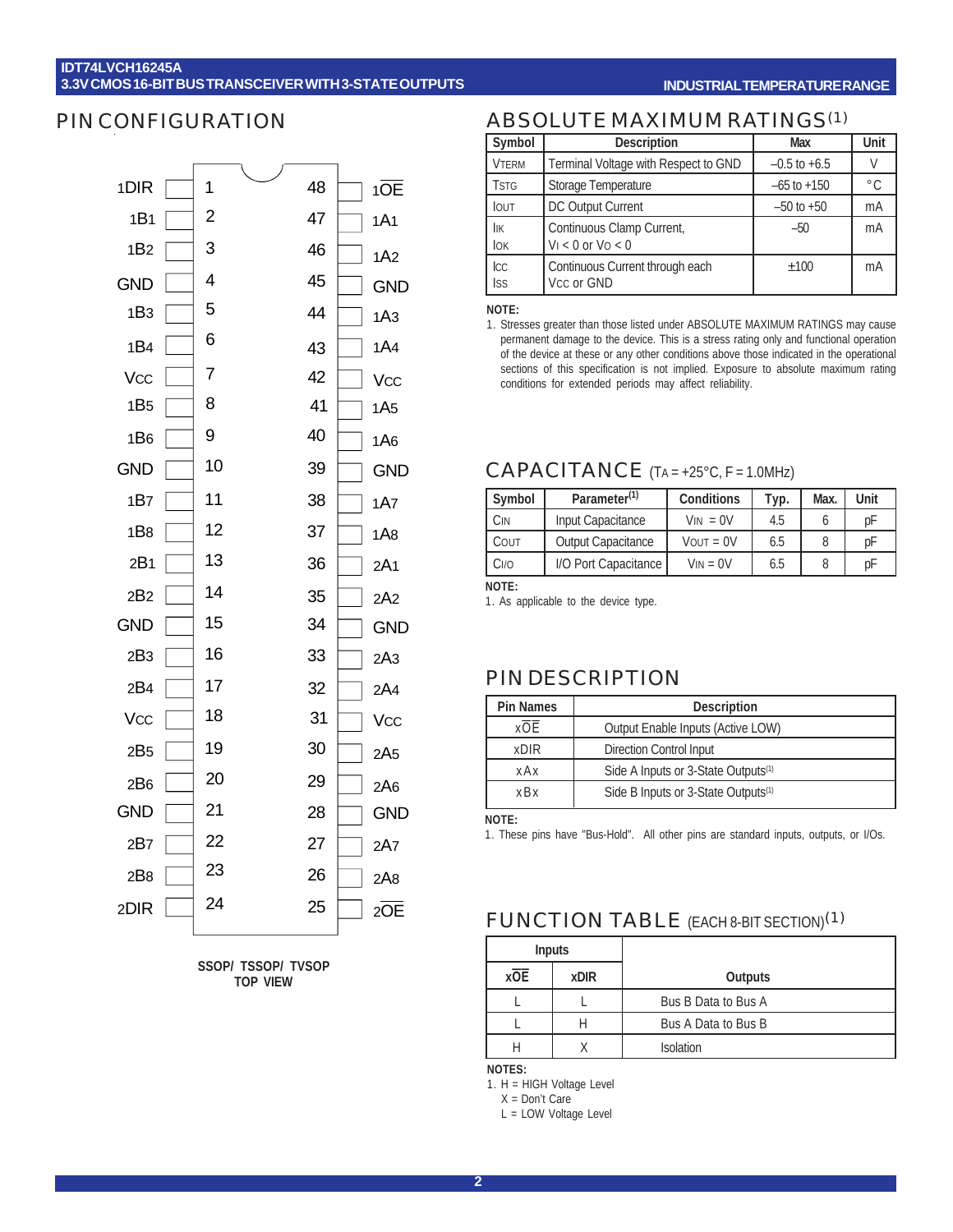### DC ELECTRICAL CHARACTERISTICS OVER OPERATING RANGE

Following Conditions Apply Unless Otherwise Specified:

Operating Condition: TA = –40°C to +85°C

| Symbol                | Parameter                                   | <b>Test Conditions</b>                              |                                                        | Min.                     | Typ. <sup>(1)</sup> | Max.             | Unit    |
|-----------------------|---------------------------------------------|-----------------------------------------------------|--------------------------------------------------------|--------------------------|---------------------|------------------|---------|
| <b>V<sub>IH</sub></b> | Input HIGH Voltage Level                    | $Vcc = 2.3V$ to 2.7V                                |                                                        | 1.7                      |                     |                  | V       |
|                       |                                             | $Vcc = 2.7V$ to 3.6V                                |                                                        | 2                        |                     |                  |         |
| VIL                   | Input LOW Voltage Level                     | $Vcc = 2.3V$ to 2.7V                                |                                                        |                          |                     | 0.7              | V       |
|                       |                                             | $Vcc = 2.7V$ to 3.6V                                |                                                        | —                        |                     | 0.8              |         |
| <b>I</b> IH           | Input Leakage Current                       | $VCC = 3.6V$                                        | $V_1 = 0$ to 5.5V                                      |                          |                     | $+5$             | μA      |
| IIL.                  |                                             |                                                     |                                                        |                          |                     |                  |         |
| <b>IOZH</b>           | High Impedance Output Current               | $Vcc = 3.6V$                                        | $Vo = 0$ to 5.5V                                       |                          |                     | ±10              | μA      |
| lozl                  | (3-State Output pins)                       |                                                     |                                                        |                          |                     |                  |         |
| <b>OFF</b>            | Input/Output Power Off Leakage              | $Vcc = 0V$ , VIN or $Vo \le 5.5V$                   |                                                        |                          |                     | ±50              | μA      |
| VIK                   | Clamp Diode Voltage                         | $Vcc = 2.3V$ , $IIN = -18mA$                        |                                                        |                          | $-0.7$              | $-1.2$           | V       |
| Vн                    | Input Hysteresis                            | $Vcc = 3.3V$                                        |                                                        |                          | 100                 |                  | mV      |
| ICCL                  | Quiescent Power Supply Current              | $Vcc = 3.6V$                                        | $V_{IN} = GND$ or $V_{CC}$                             |                          |                     | 10               | $\mu$ A |
| <b>ICCH</b><br>ICCZ   |                                             |                                                     | $3.6 \leq$ V <sub>IN</sub> $\leq 5.5$ V <sup>(2)</sup> | $\overline{\phantom{0}}$ | -                   | 10 <sup>10</sup> |         |
| $\triangle$ ICC       | Quiescent Power Supply Current<br>Variation | One input at Vcc - 0.6V, other inputs at Vcc or GND |                                                        |                          |                     | 500              | $\mu$ A |

**NOTES:**

1. Typical values are at Vcc =  $3.3V$ ,  $+25^{\circ}$ C ambient.

2. This applies in the disabled state only.

### BUS-HOLD CHARACTERISTICS

| Symbol       | Parameter <sup>(1)</sup>                | <b>Test Conditions</b> |                   | Min.  | Typ. <sup>(2)</sup> | Max. | Unit |
|--------------|-----------------------------------------|------------------------|-------------------|-------|---------------------|------|------|
| <b>IBHH</b>  | <b>Bus-Hold Input Sustain Current</b>   | $V_{\rm CC} = 3V$      | $V_1 = 2V$        | $-75$ |                     |      | μA   |
| <b>IBHL</b>  |                                         |                        | $V_1 = 0.8V$      | 75    |                     |      |      |
| <b>IBHH</b>  | <b>Bus-Hold Input Sustain Current</b>   | $Vcc = 2.3V$           | $V_1 = 1.7V$      |       |                     |      | μA   |
| <b>IBHL</b>  |                                         |                        | $V_1 = 0.7V$      |       |                     |      |      |
| <b>BHHO</b>  | <b>Bus-Hold Input Overdrive Current</b> | $Vcc = 3.6V$           | $V_1 = 0$ to 3.6V |       |                     | ±500 | μA   |
| <b>IBHLO</b> |                                         |                        |                   |       |                     |      |      |

**NOTES:**

1. Pins with Bus-Hold are identified in the pin description.

2. Typical values are at Vcc =  $3.3V$ ,  $+25^{\circ}$ C ambient.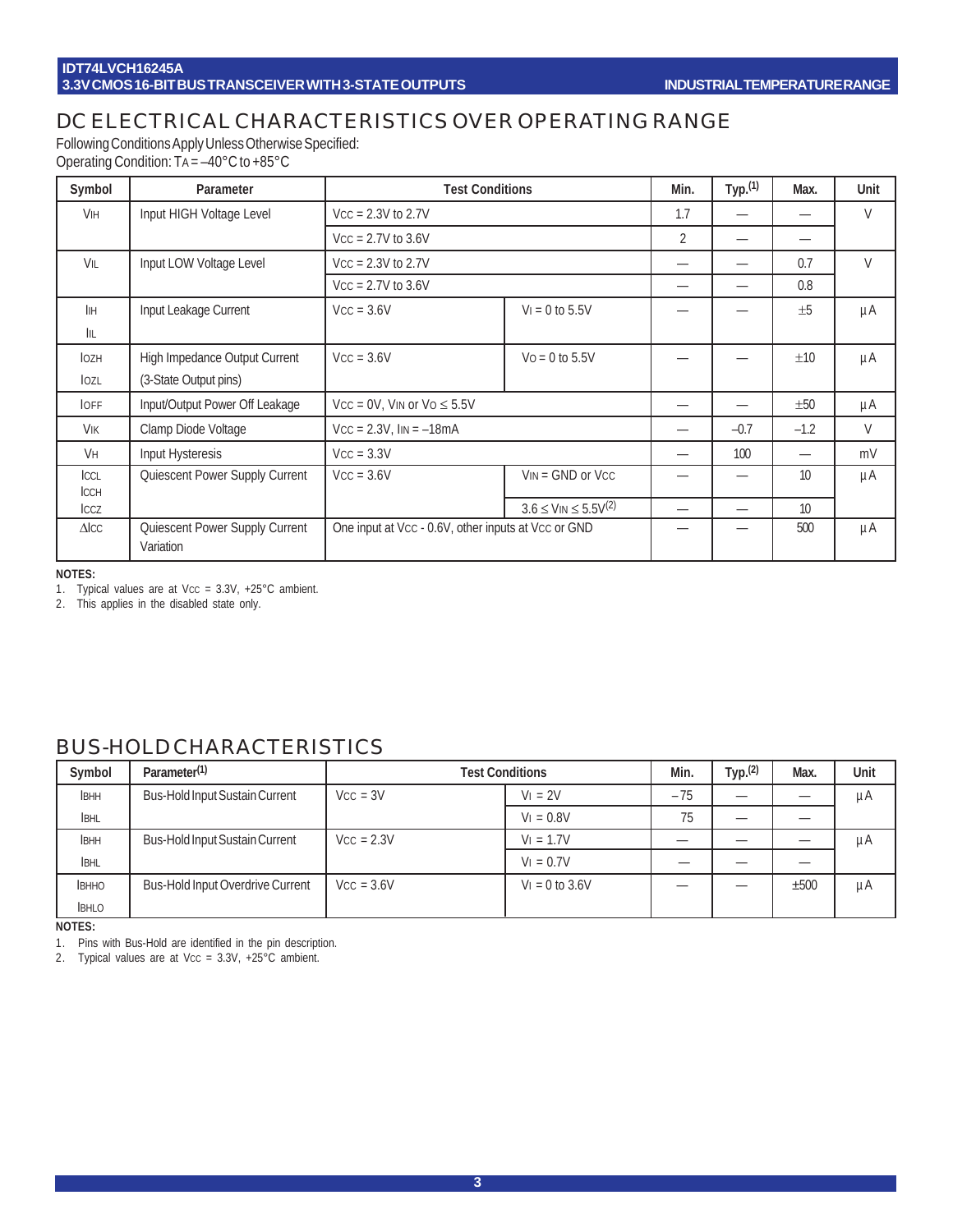### OUTPUT DRIVE CHARACTERISTICS

| Symbol     | Parameter           | Test Conditions <sup>(1)</sup> |                | Min.      | Max. | Unit |
|------------|---------------------|--------------------------------|----------------|-----------|------|------|
| <b>VOH</b> | Output HIGH Voltage | $Vcc = 2.3V$ to 3.6V           | $IOH = -0.1mA$ | $Vcc-0.2$ |      |      |
|            |                     | $Vcc = 2.3V$                   | $IOH = -6mA$   |           |      |      |
|            |                     | $Vcc = 2.3V$                   | $IOH = -12mA$  | 1.7       |      |      |
|            |                     | $Vcc = 2.7V$                   |                | 2.2       |      |      |
|            |                     | $Vcc = 3V$                     |                | 2.4       |      |      |
|            |                     | $Vcc = 3V$                     | $IOH = -24mA$  | 2.2       | _    |      |
| VOL        | Output LOW Voltage  | $Vcc = 2.3V$ to 3.6V           | $IoL = 0.1mA$  |           | 0.2  | V    |
|            |                     | $Vcc = 2.3V$                   | $IOL = 6mA$    |           | 0.4  |      |
|            |                     |                                | $IoL = 12mA$   | —         | 0.7  |      |
|            |                     | $Vcc = 2.7V$                   | $IoL = 12mA$   |           | 0.4  |      |
|            |                     | $Vcc = 3V$                     | $IOL = 24mA$   |           | 0.55 |      |

#### **NOTE:**

1. VIH and VIL must be within the min. or max. range shown in the DC ELECTRICAL CHARACTERISTICS OVER OPERATING RANGE table for the appropriate Vcc range. TA =  $-$  40 $^{\circ}$ C to + 85 $^{\circ}$ C.

### OPERATING CHARACTERISTICS, VCC = 3.3V ± 0.3V, TA = 25°C

| Svmbol | Parameter                                                      | <b>Test Conditions</b>    | $\tau$ ypical | Unit |
|--------|----------------------------------------------------------------|---------------------------|---------------|------|
| Cpd    | Power Dissipation Capacitance per Transceiver Outputs enabled  | $L = 0$ p $F$ , f = 10Mhz |               |      |
| CPD    | Power Dissipation Capacitance per Transceiver Outputs disabled |                           |               |      |

### SWITCHING CHARACTERISTICS(1)

|                  |                            |      | $Vcc = 2.7V$ | $Vcc = 3.3V \pm 0.3V$ |      |           |
|------------------|----------------------------|------|--------------|-----------------------|------|-----------|
| Symbol           | Parameter                  | Min. | Max.         | Min.                  | Max. | Unit      |
| <b>tPLH</b>      | Propagation Delay          |      | 4.7          |                       | 4    | ns        |
| <b>IPHL</b>      | xAx to xBx, xBx to xAx     |      |              |                       |      |           |
| t <sub>PZH</sub> | Output Enable Time         |      | 6.7          | 1.5                   | 5.5  | ns        |
| tpzl             | xOE to xAx or xBx          |      |              |                       |      |           |
| t <sub>PHZ</sub> | Output Disable Time        |      | 7.1          | 1.5                   | 6.6  | ns        |
| t <sub>PLZ</sub> | xOE to xAx or xBx          |      |              |                       |      |           |
| $t$ SK $(0)$     | Output Skew <sup>(2)</sup> |      |              |                       |      | <b>ns</b> |

**NOTES:**

1. See TEST CIRCUITS AND WAVEFORMS. TA = – 40°C to + 85°C.

2. Skew between any two outputs of the same package and switching in the same direction.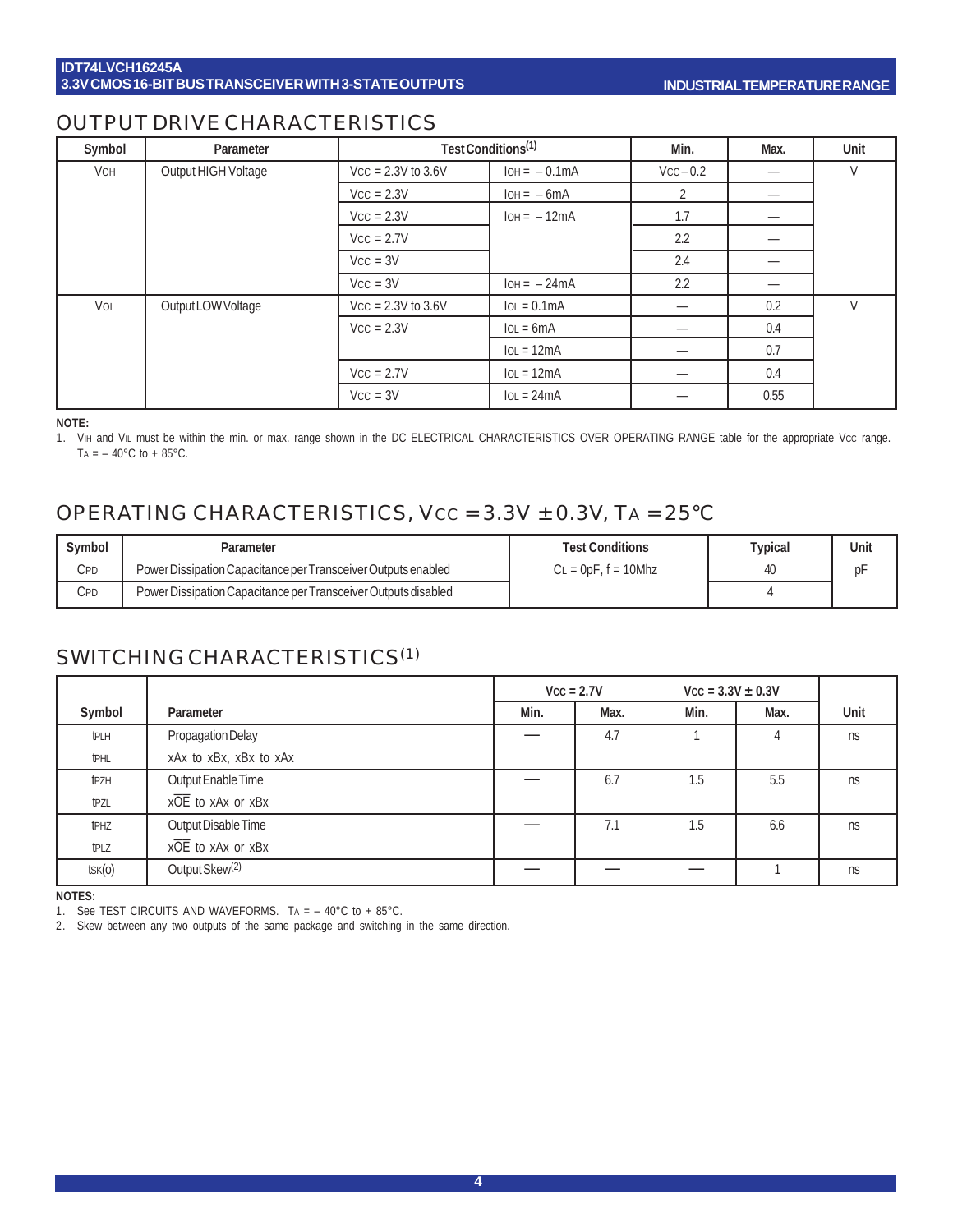#### **IDT74LVCH16245A 3.3V CMOS 16-BIT BUS TRANSCEIVER WITH 3-STATE OUTPUTS**

#### **INDUSTRIAL TEMPERATURE RANGE**

### TEST CIRCUITS AND WAVEFORMS TEST CONDITIONS

| Symbol         | $Vcc^{(1)} = 3.3V \pm 0.3V$ $Vcc^{(1)} = 2.7V$ |     | $Vcc^{(2)} = 2.5V \pm 0.2V$ | Unit |
|----------------|------------------------------------------------|-----|-----------------------------|------|
| <b>VLOAD</b>   |                                                |     | 2 x Vcc                     |      |
| <b>VIH</b>     | 2.7                                            | 2.7 | Vcc                         |      |
| Vт             | 1.5                                            | 1.5 | Vcc/2                       |      |
| VLZ            | 300                                            | 300 | 150                         | mV   |
| <b>VHZ</b>     | 300                                            | 300 | 150                         | mV   |
| C <sub>L</sub> | 50                                             | 50  | 30                          | pF   |





#### *Test Circuit for All Outputs*

#### **DEFINITIONS:**

CL = Load capacitance: includes jig and probe capacitance.

RT = Termination resistance: should be equal to ZouT of the Pulse Generator.

#### **NOTES:**

1. Pulse Generator for All Pulses: Rate  $\leq$  10MHz; tr  $\leq$  2.5ns; tr  $\leq$  2.5ns. 2. Pulse Generator for All Pulses: Rate  $\leq$  10MHz; tr  $\leq$  2ns; tr  $\leq$  2ns.

### SWITCH POSITION

| Test                                    | <b>Switch</b> |
|-----------------------------------------|---------------|
| Open Drain<br>Disable Low<br>Enable Low | <b>VI OAD</b> |
| Disable High<br>Enable High             | GND           |
| All Other Tests                         | Open          |





#### **NOTES:**

- 1. For tsk(o) OUTPUT1 and OUTPUT2 are any two outputs.
- 2. For tsk(b) OUTPUT1 and OUTPUT2 are in the same bank.



*Propagation Delay*



#### *Enable and Disable Times*

#### **NOTE:**

1. Diagram shown for input Control Enable-LOW and input Control Disable-HIGH.







*Pulse Width*